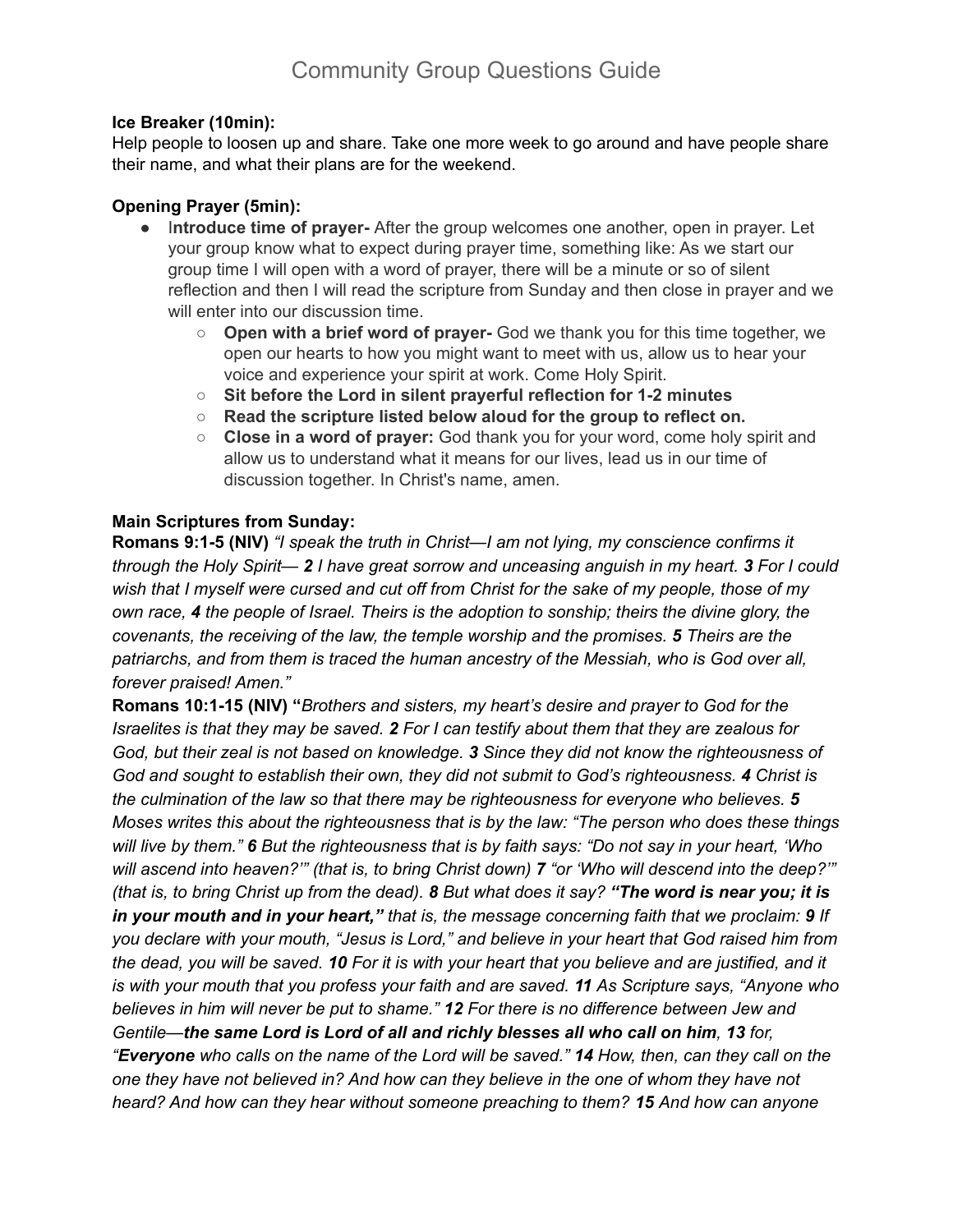preach unless they are sent? As it is written: "How beautiful are the feet of those who bring good *news!"*

## **Read this message overview to the group: (5min)**

Hopefully you had a chance to hear the message from Sunday. In it Pastor Tim Coburn talked about "the beauty of the Gospel" as a part of our Good News for All People teaching series from Romans.

In this message there were three points taken from the text in Romans 9 & 10:

- 1. Feeling the Loss and the passionate pursuit of reconciliation. Romans 9:1-5
- 2. The beauty of a "faith in Christ, righteousness". Romans 10:1-13
- 3. The beautiful feet of those bringing good news. Romans 10:14-15

# **Work though these discussion questions together (30min):**

● Is there one of these three points that stuck out to you the most? If so, share which one. **Read aloud for the group:** *For Paul, his feelings of loss and his passionate pursuit of reconciliation (point 1) focussed on the Jews, his people, the majority of whom had rejected Jesus as the Christ, the Messiah. They wanted the conquering, political king that would overthrow Rome and re-establish the power, resources and land back to the Jews. When the Messiah came as a suffering, servant king who would overthrow the power of death and hell for all people, not just the Jews, many rejected Jesus.*

- How might we and others be rejecting the suffering, servant king Jesus today? How might our expectations, theology and beliefs be confused with a cultural vision of faith, Jesus and the kingdom of God?
- In Romans 10:12-13 Paul clearly rejects the groupings the church in Rome was wanting to divide into. Instead he was teaching and encouraging unity around the essentials of the Gospel. What are some groupings you see in our cultural moment we like to divide into? What are some groupings in the church we tend to divide into? How might we more intentionality lean into unity around gospel essentials instead of cultural preference groupings?
- What does the word evangelism bring up for you? Do you have a positive, negative or neutral association with that term?
- Share as a group some of the past experiences with sharing your faith. How did it go? How did you do it? Are you still engaged in conversations, service opportunities and relationships where that is happening today?
- What might be some ways or approaches to consider for how to share your faith in a naturally, supernatural way in your family, at work and in the community?

# **Group Prayer (10min):**

• Share personal prayer requests and spend some time praying for one another as a group. Ask someone to write down prayer requests and send them out to the group to